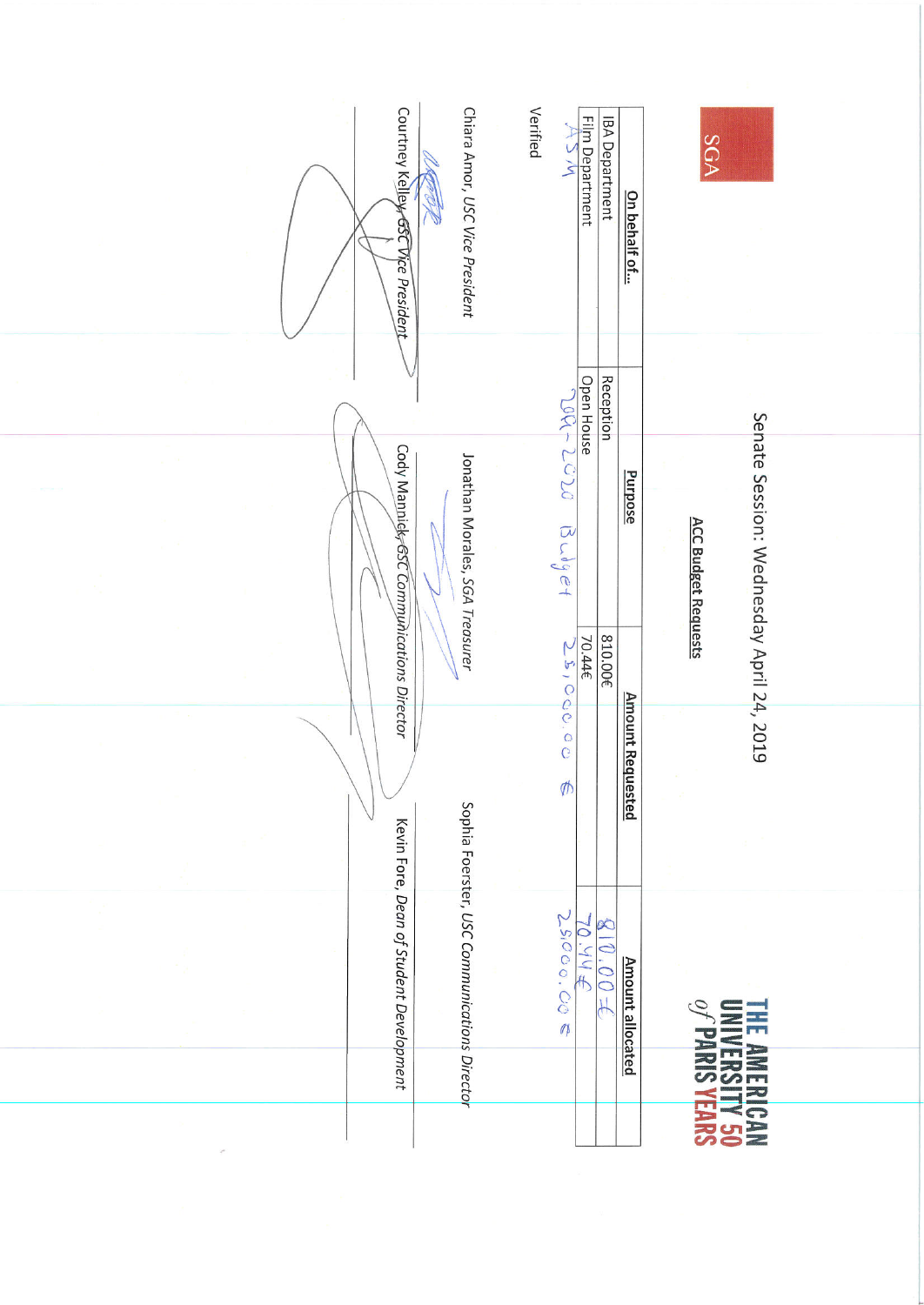#### **April 24th, 2019 SGA Senate Minutes**

Taken by GSC Communications Director Zoey Mannick

# **12:10 — Attendance**

## **12:13 — Events Committee**

Internship presentation, GSP presentation, Invisible war film screening, resume drop-in, stay off procrastination, conscious diet and exercise in the 21st century

## **12:16 — Jorge Sosa - Library**

Explaining the space of how the library works inside of the new building. Each space is a different study space tailored for students. You can reserve a study space online (only for collaborative work). Only small snacks are allowed on the library spaces. Librarians are on the 1-4th floor.

## **12:26 — Nominations for Learning Commons**

Team of faculty, staff and students to discuss changes for the new Quai building. Nominations:

Alena Deveau (possible Fernanda Sapna as she is returning for grad school at AUP) for graduate students

Chiara Amour, Chris Turner for undergraduate

## **12:31—ACC Budget Presentation**

Overview of how much money is left in the budget

## **International Business Admin- 810 euros**

Small cocktail with 40 places for dinner Motion made-seconded-passed

## **Film Department- 70.44 euros**

To pay for food and drink at a prior open house Motion made-seconded-passed

## **ASM budget- 25,000 euros**

Budget is for the whole year next year, it is based on what was spent last year motion made-seconded-passed

## **12:39- Constitution Amendments**

Article 4: Committees: Membership is open to all and voluntary (5-15), leadership- headed by 2 chairs, one being appointed by SGA exec and one senator, committees should meet once a week and be reported weekly. All senators will be expected to be in one committee but no more than 5 senators per committee.